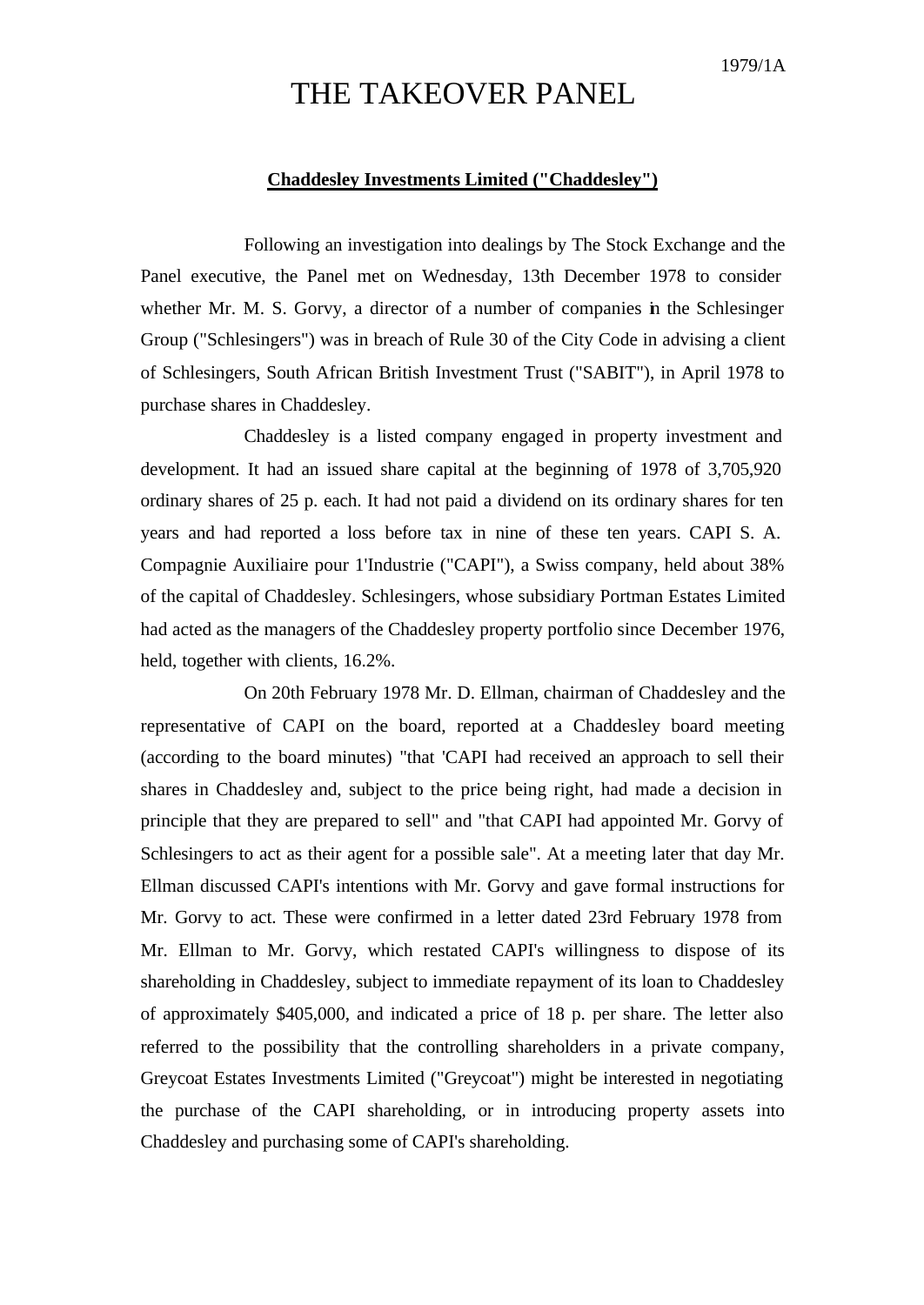During the rest of February and March discussions took place involving CAPI and the Greycoat controlling shareholders on the price of the Chaddesley shares, the terms on which the loan might be repaid and other matters, without CAPI committing itself to sell or the Greycoat controlling shareholders to buy. There were also discussions with other interested parties.

In April 1978 Mr. Gorvy, in the course of a regular visit to South Africa, had a meeting with SABIT. During the discussion, SABIT asked about the listed companies in the U.K. with which Schlesingers were known to have some connection, including Chaddesley. Mr. Gorvy advised SABIT to purchase shares in Chaddesley and on 24th April Schlesingers purchased 25,000 Chaddesley shares through the market on behalf of SABIT at 16 p. per share.

On 25th April the Greycoat controlling shareholders informed Mr. Gorvy that they had decided to endeavour to purchase the CAPI holding. Mr. Gorvy then gave instructions that Schlesingers should engage in no further dealings in Chaddesley shares on its own behalf or on behalf of clients till the outcome of the negotiations was known. The Chaddesley board announced on 5th May that negotiations were in progress and on the same day dealings in the shares were suspended. On 2nd June a further announcement was made that agreement had been reached with the Greycoat controlling shareholders to acquire the 38% shareholding of CAPI at 16½ p. per share and that as a result they would be obliged to make a general offer to the remaining shareholders of Chaddesley at 16½ p. The announcement went on to say that Chaddesley would acquire Greycoat in exchange for ordinary shares in Chaddesley. The result would be that the Greycoat controlling shareholders would come to hold at least 68% of the enlarged Chaddesley equity. In these new circumstances the shares in Chaddesley opened at 45 p. when listing was restored on 8th August 1978. Schlesingers were not involved in any negotiations after 5th May relating to the terms on which Chaddesley was to acquire Greycoat.

Mr. Gorvy admitted that in a limited field Schlesingers had failed to separate corporate finance functions from investment advisory functions, since he and other Schlesingers executives engaged in corporate finance work visited certain South African clients and advised them on U.K. investments. He said that Schlesingers had now taken steps to ensure that strict separation of the two functions which was applied elsewhere within the group was extended to the South African operations. Mr. Gorvy also admitted that in relation to normal business practice his recommendation to SABIT was incorrect, but did not believe that